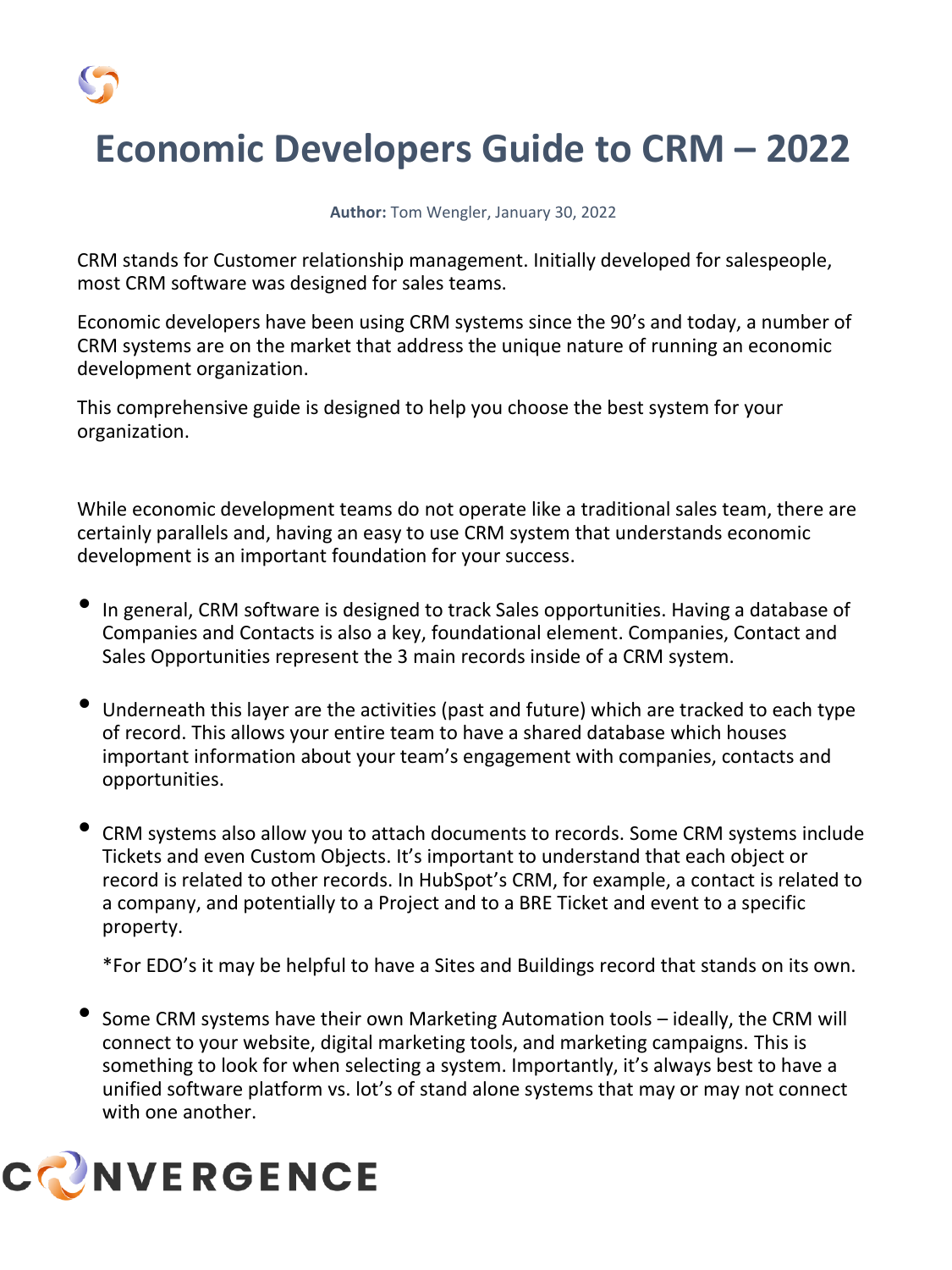

There are a few companies in the US that have developed CRM software for economic developers. This is done in 1 of 2 ways.

1. Enhance an existing CRM platform. Examples: Microsoft, Salesforce, HubSpot, and Zoho. This is done by companies that have partnered with these software companies. We have done this with HubSpot's software.

2. Build the CRM software from scratch, from the ground up. This approach is taken by much smaller companies with 1- 5 total employees.

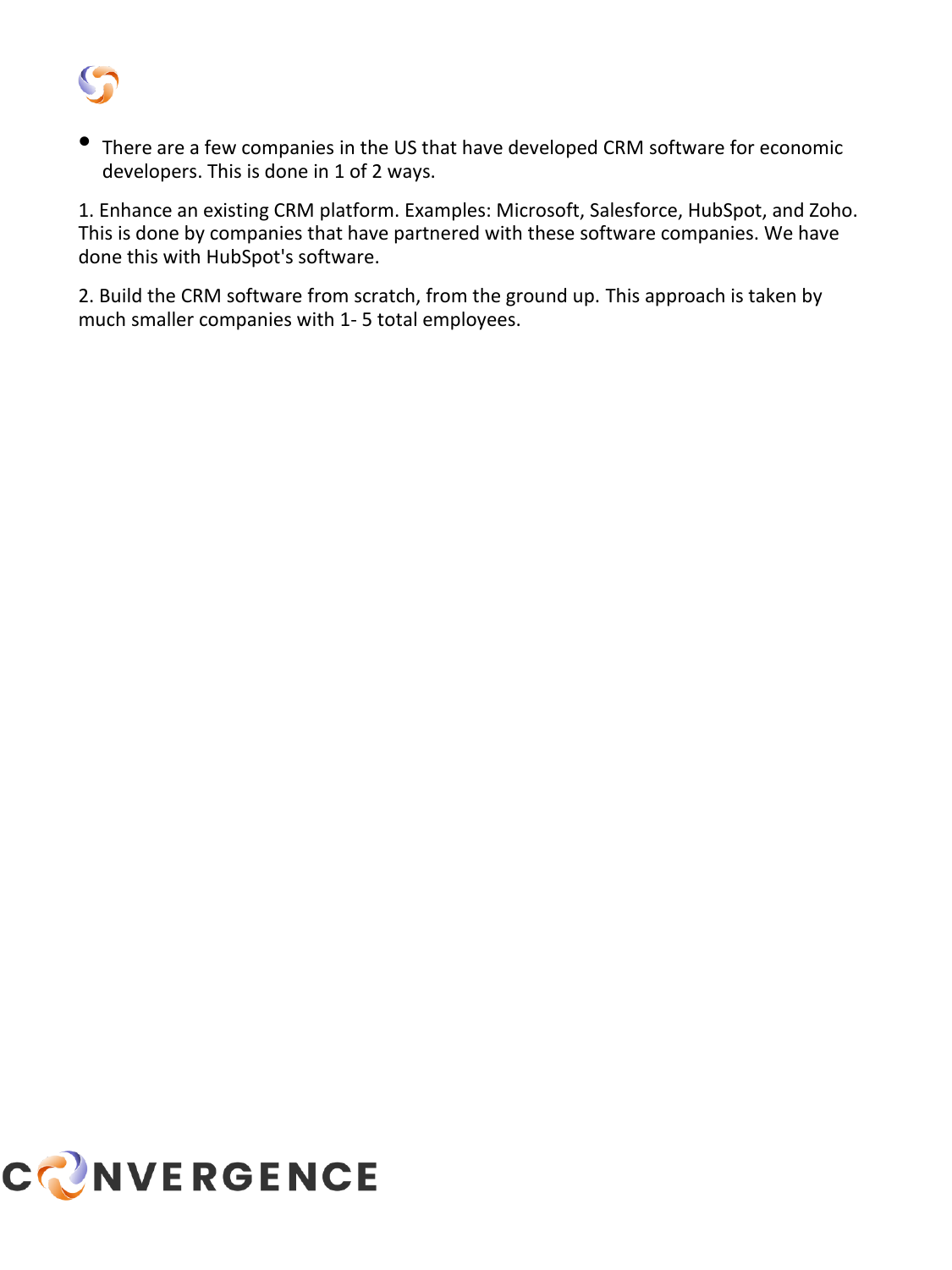

# So, let's start at the beginning … What is a CRM?

CRM stand for **customer relationship management**, and it refers to software that helps companies track interactions with their future and current customers.

The goal of implementing a CRM is to create a system that your sales and marketing teams can use to more efficiently and effectively interact with prospects or customers.

Marketing will often use a CRM to generate leads. This is why having a marketing system connected to the CRM is so important. With this, you can…

- Target companies in your database with ads on linkedin.
- Target contacts in your database, by type, with ads. You can also send marketing emails and track / see who's opening your emails, visiting your website, completing forms and engaging in online chat.
- Run social media campaigns and track post engagement.
- Send direct mail which, when done property, will drive traffic to your website or landing pages.
- Utilize online chat and chat bots tools this is often called conversational marketing.

Beyond using CRM for Projects, the CRM could address: talent attraction, upskilling, workforce development, property and site development, community projects, investors / members, incentive compliance, grants, loans and much more.

For instance, anyone using a CRM won't have to hunt through their email to remember where conversation left off. There are a few companies that have developed CRM software for economic developers. This is done in 1 of 2 ways.

## **Enhance an existing CRM platform.**

- **Microsoft, Salesforce, HubSpot**. This is done by companies that have partnered with these software companies. The companies are referred to as Certified Implementation Partners, or Partners.
- **Advantages**  widely supported, powerful and secure backend/world class data centers, online training and support tools. These systems are robust and are constantly being upgraded as a part of your license subscription.
- **What to look for Insider Tip:** carefully read and evaluate support plans, costs and know the details.
- The smaller companies won't be able to offer as much as the larger companies in this regard as well.
	- o Make sure that you have the ability lock in the cost for multiple years.
	- $\circ$  Connections to third party tools (slack, outlook, gmail, quickbooks, etc.)

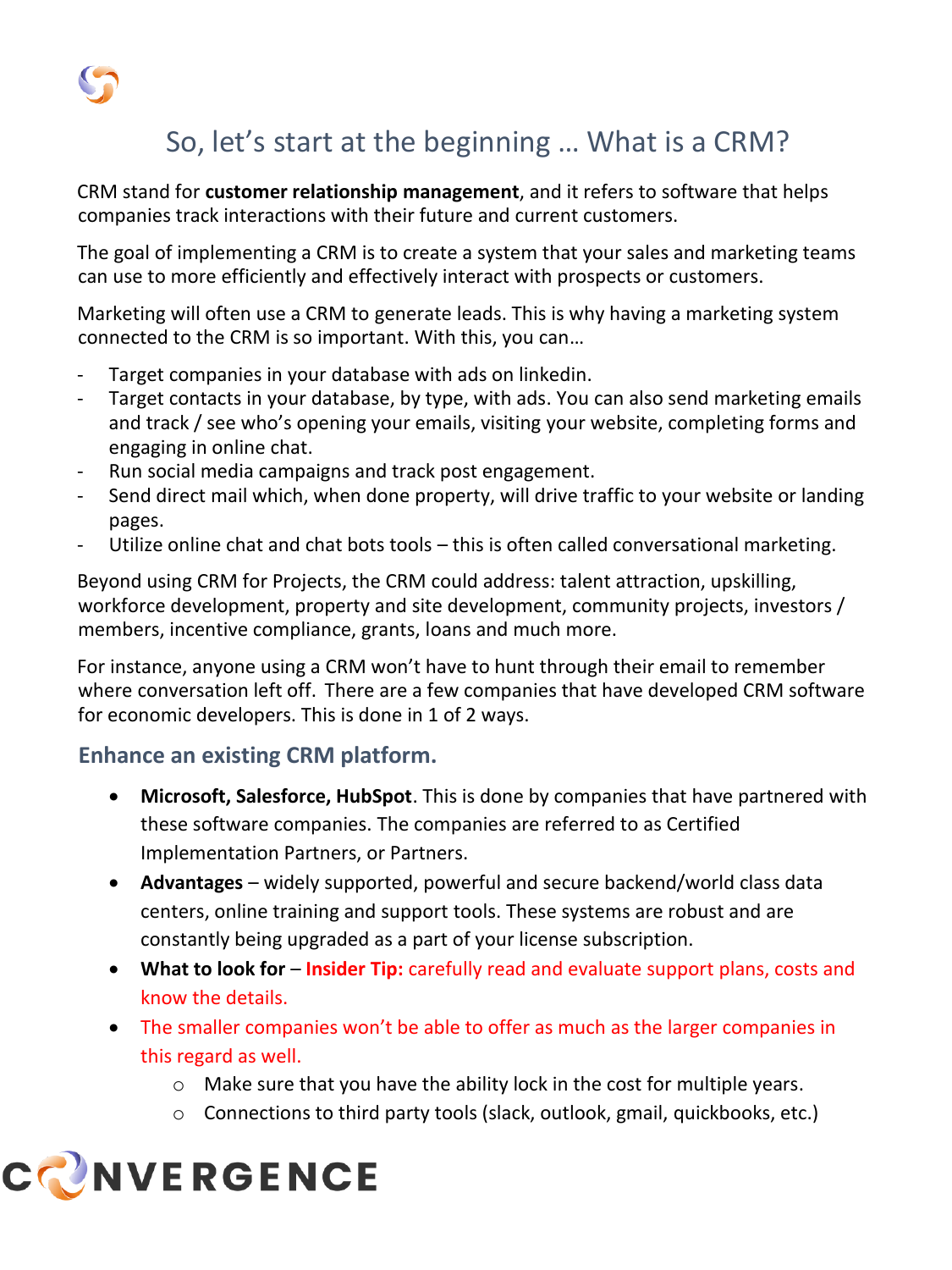

#### o Support models

- Searchable online knowledge base
- Community of users and online tools
- Social media user groups (Facebook, LinkedIn)
- Partners that specialize in working with economic developers
- [Online academy](https://academy.hubspot.com/) with certifications
- [Salesforce](https://www.salesforce.com/services/success-plans/overview/) add 30% of your license cost to get Premier Support
- [Microsoft Dynamics](https://dynamics.microsoft.com/en-us/support/) Microsoft: Minimum purchase of 20 Professional Direct Support licenses. The minimum for Professional Direct Support is \$180/month and you must buy 20 user licenses on top of this!
- **[HubSpot](https://help.hubspot.com/)**

#### **HubSpot Model**



## **Build the CRM software from scratch, from the ground up.**

- Executive Pulse, Synchronist are two examples.
- These systems are supported by smaller teams.
- **Their advantage**  they deeply understand economic development. While these systems may excel in certain aspects (BRE) but lacking in others – no marketing functionality or ability for you, the end client to configure on your own.

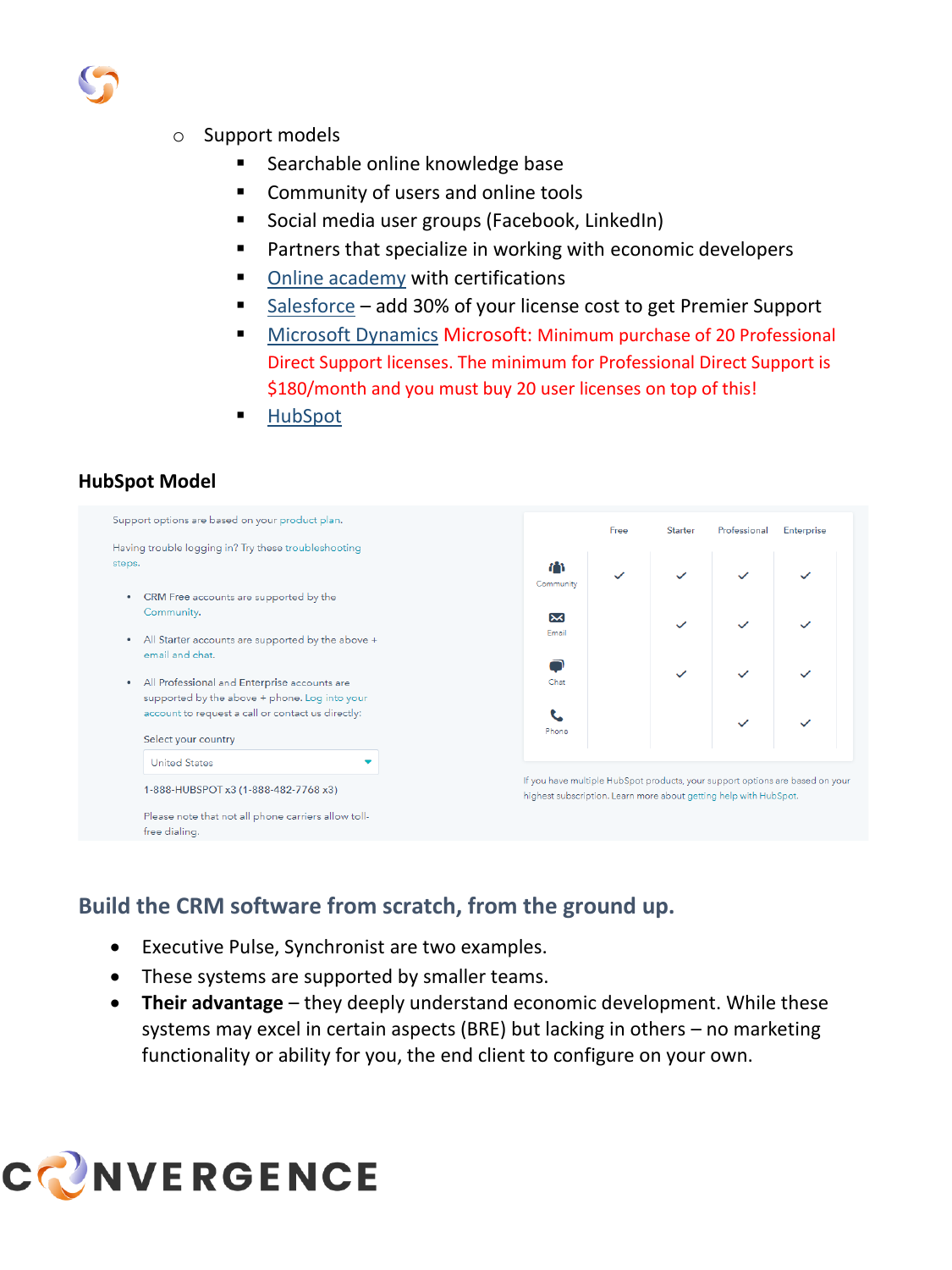

#### **Company and Contact Data is Dynamic - Data grows and changes over time.**

The longer you operate in a community = an increase in the number and type of relationships. Business and Contact data is dynamic. You'll want a system to manage and maintain this data.

**We see Economic Development Projects as the equivalent of a company working in Enterprise Sales - multi-million dollar deals.** Can you image a company engaged in multimillion dollar deals that does not use a modern CRM system? You, as an economic development leader, work on deals with Massive Impact and managing the details is a key to your success.

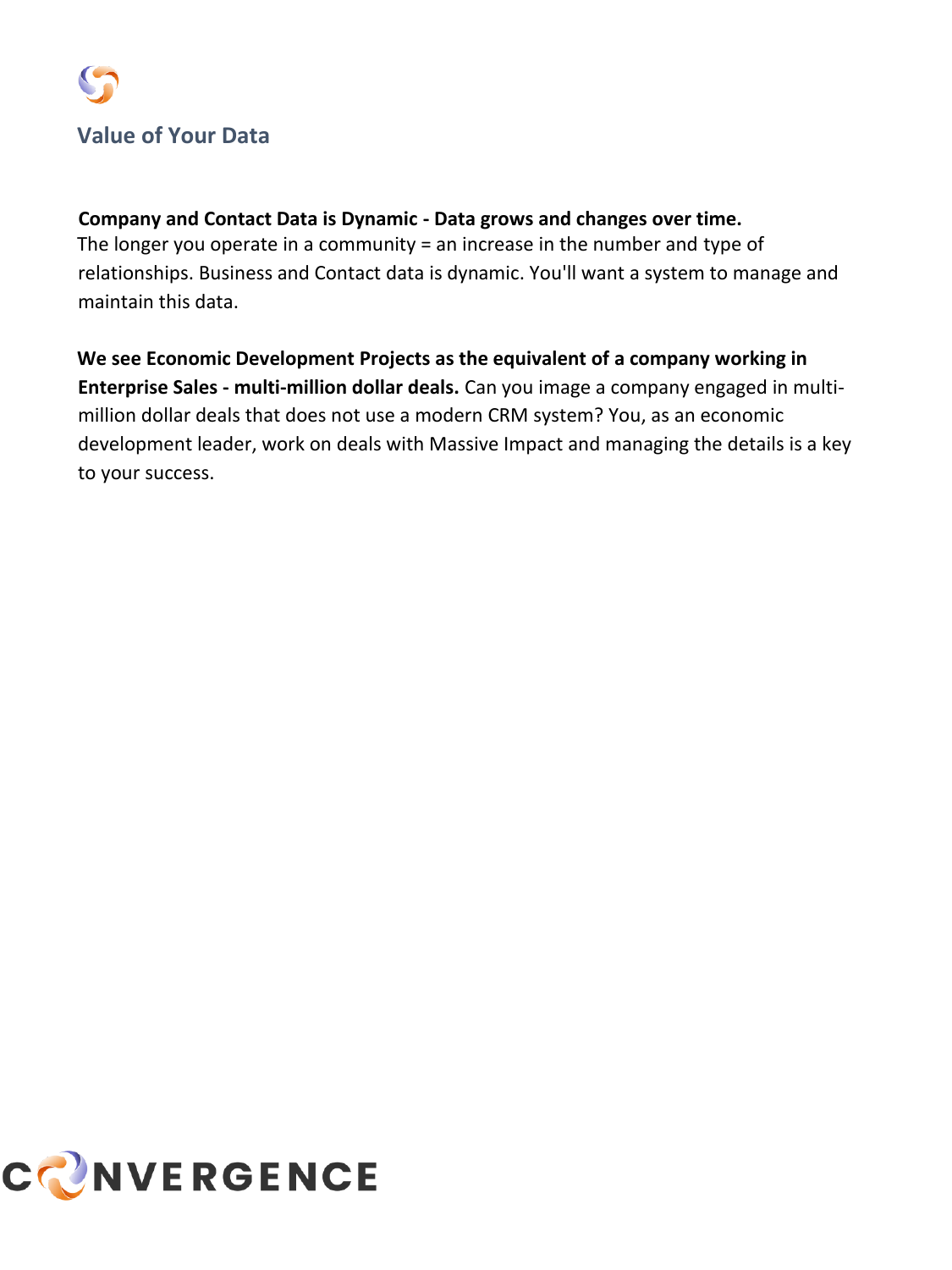#### **A company's data is valuable - the same holds true for you.**

Having a list of community contacts, site selectors, and local businesses is a tremendous value and asset in your line of work. Great care must be taken of your data.

- **[ttps://www.dataversity.net/what-is-data-value-and-should-it-be-viewed-asa](https://www.dataversity.net/what-is-data-value-and-should-it-be-viewed-as-a-corporate-asset/)[corporate-asset/](https://www.dataversity.net/what-is-data-value-and-should-it-be-viewed-as-a-corporate-asset/)**
- **[https://www.readycontacts.com/the-value-of-a-business-contact-databasehow](https://www.readycontacts.com/the-value-of-a-business-contact-database-how-much-is-yours-worth/)[much-is-yours-worth/](https://www.readycontacts.com/the-value-of-a-business-contact-database-how-much-is-yours-worth/)**
- **<https://blog.hubspot.com/customers/understand-your-contact-database>**

At its core, a CRM is not just useful to large companies -- it's essential for economic developers.

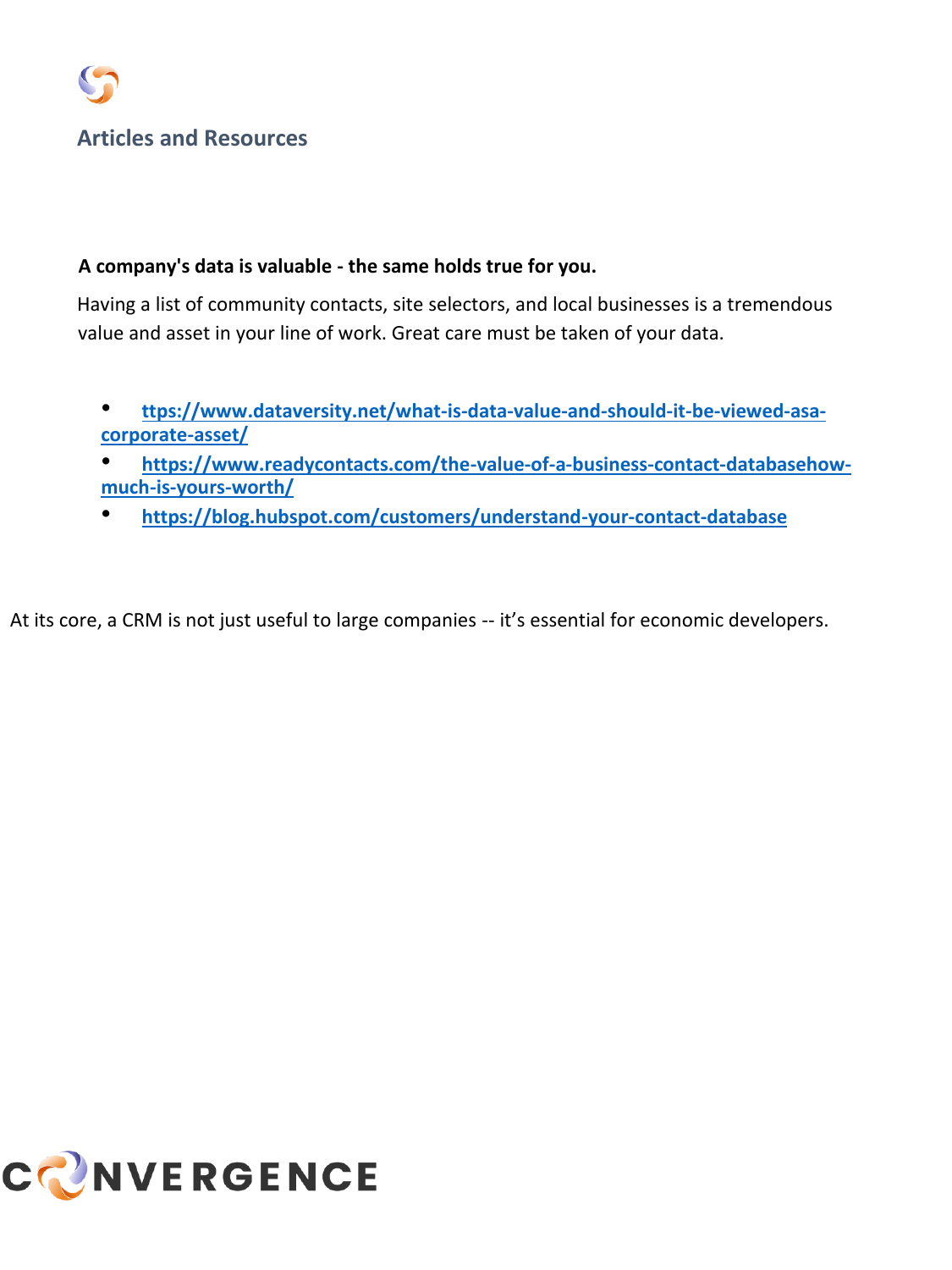## **Contacts are the Key**

#### **What should CRM Address for economic development organizations?**

#### **Contacts are Key.... you'll want a profile of each contact that you work with.**

Consider the different types of relationships that you have...

- realtors (commercial and residential)
- site selectors
- consultants
- educators
- local business owners/executives
- engineering firms
- investors
- vendors
- media
- committees

You'll want to see the history, notes, social media profiles and you'll want to see which companies your contacts are connected with.

\*Note. Not all CRM systems make it easy or possible to see how 1 person can be connected to multiple Projects, Grants, Companies, etc. **Insider Tip: be sure to see how 1 contact can be associated with multiple companies.**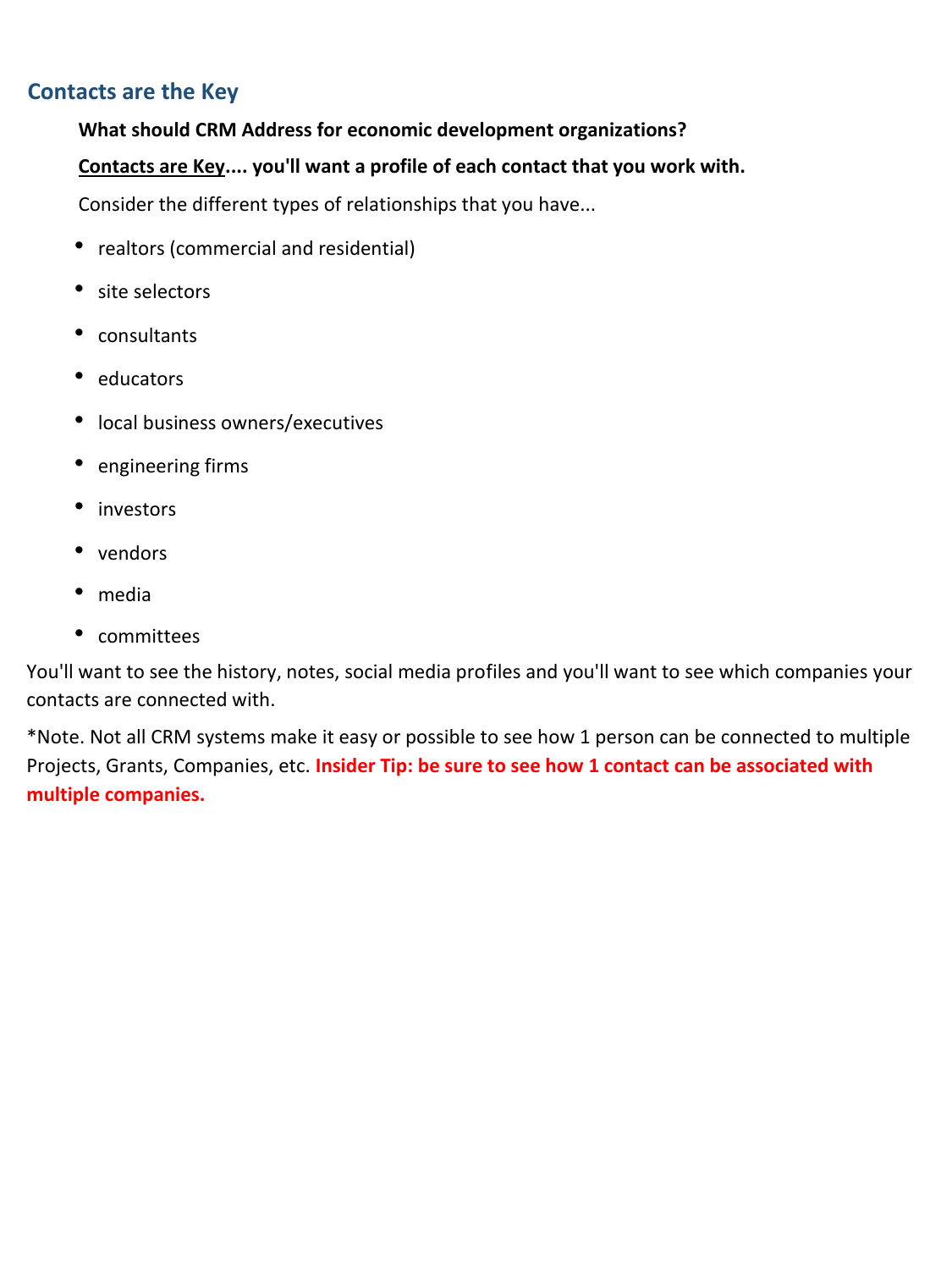

## **Companies and Projects**

#### **Companies**

• Each company will have a profile where you need to be able to categorize the company and see how this company is associated with Contacts, Companies, Projects, Incentives, and any Support Tickets. Knowing the companies in your territory is critical!

#### **Tickets to track Assistance Provided**

If you provide any of the following services to local businesses, you may want to track the time, effort and results.

- consult/ mentoring
- workshops
- assistance with loans, grants, special programs
- responding to citizen and business owner requests
- time spent networking / marketing
- disaster relief
- community projects
- collaboration with workforce development talent attraction

#### **Projects/Deals**

- Projects will be grouped by type and Stage.
- workforce requirements you'll want to document this
- desired property / property requirements use this to determine if you have or can create a match
- incentives that fit and status (offered, under investigation, negotiation, agreed to, etc.)
- Jobs Created, Capital Expenditure, Jobs Retained, Type of Jobs, etc.
- **Incentive and Project compliance**  particularly valuable if your organization bears responsibility for following up on results vs. promises.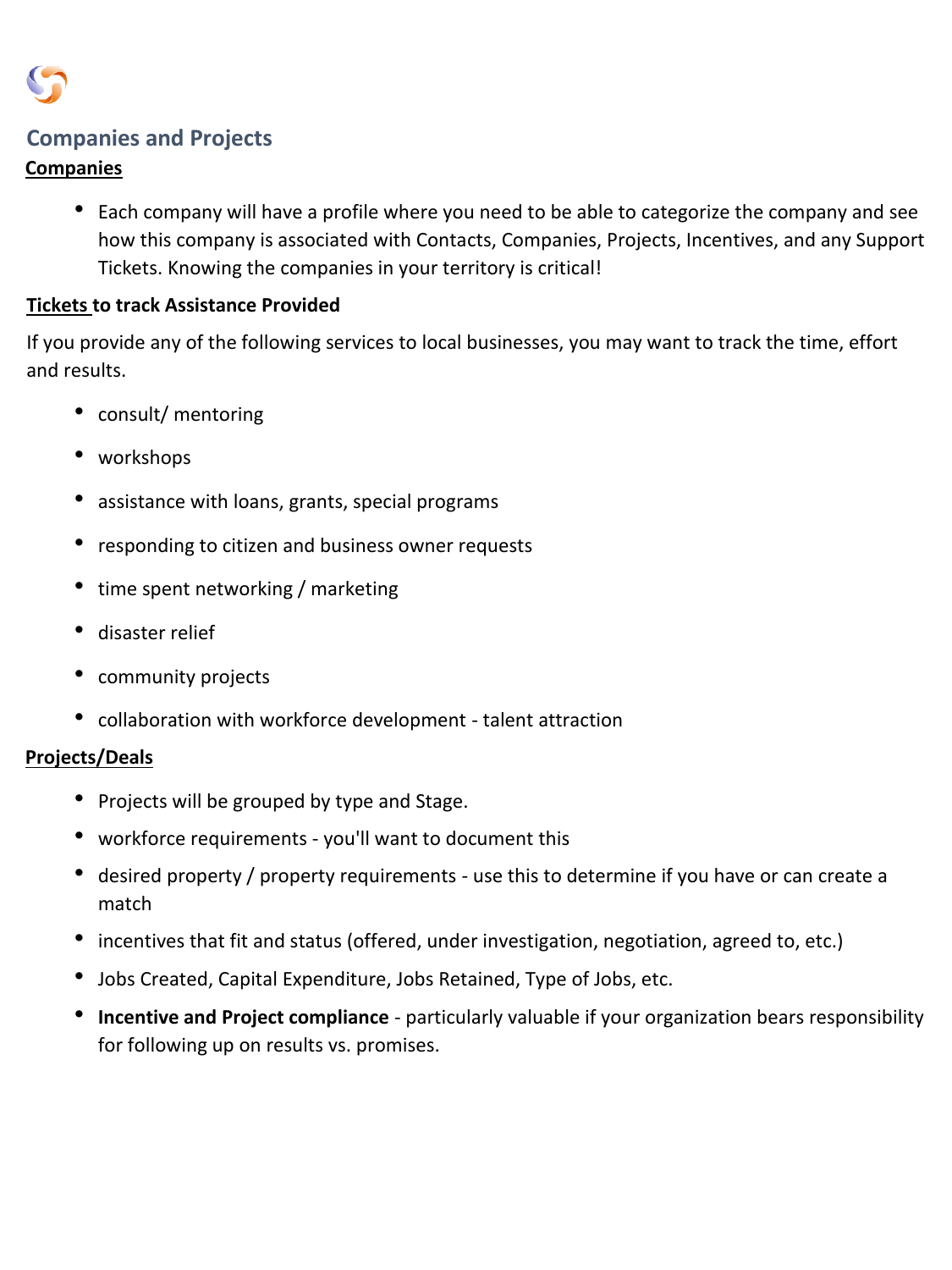

- **Grants** do you offer grants? If so, CRM can track grants from application to follow up on results. Do you pursue grant funding, your CRM should help you manage this process as well.
- **Properties** used to track properties / sites submitted as part of a project or RFI response. Your organization may also own, lease or sell properties. CRM needs to be able to track properties. A word of caution - since real estate is dynamic, GIS software tools are recommended. Recommended systems.

Your CRM should have a way to link to these tools below. Alternatively – in addition to these tools, you can create your own website landing pages to house property data.

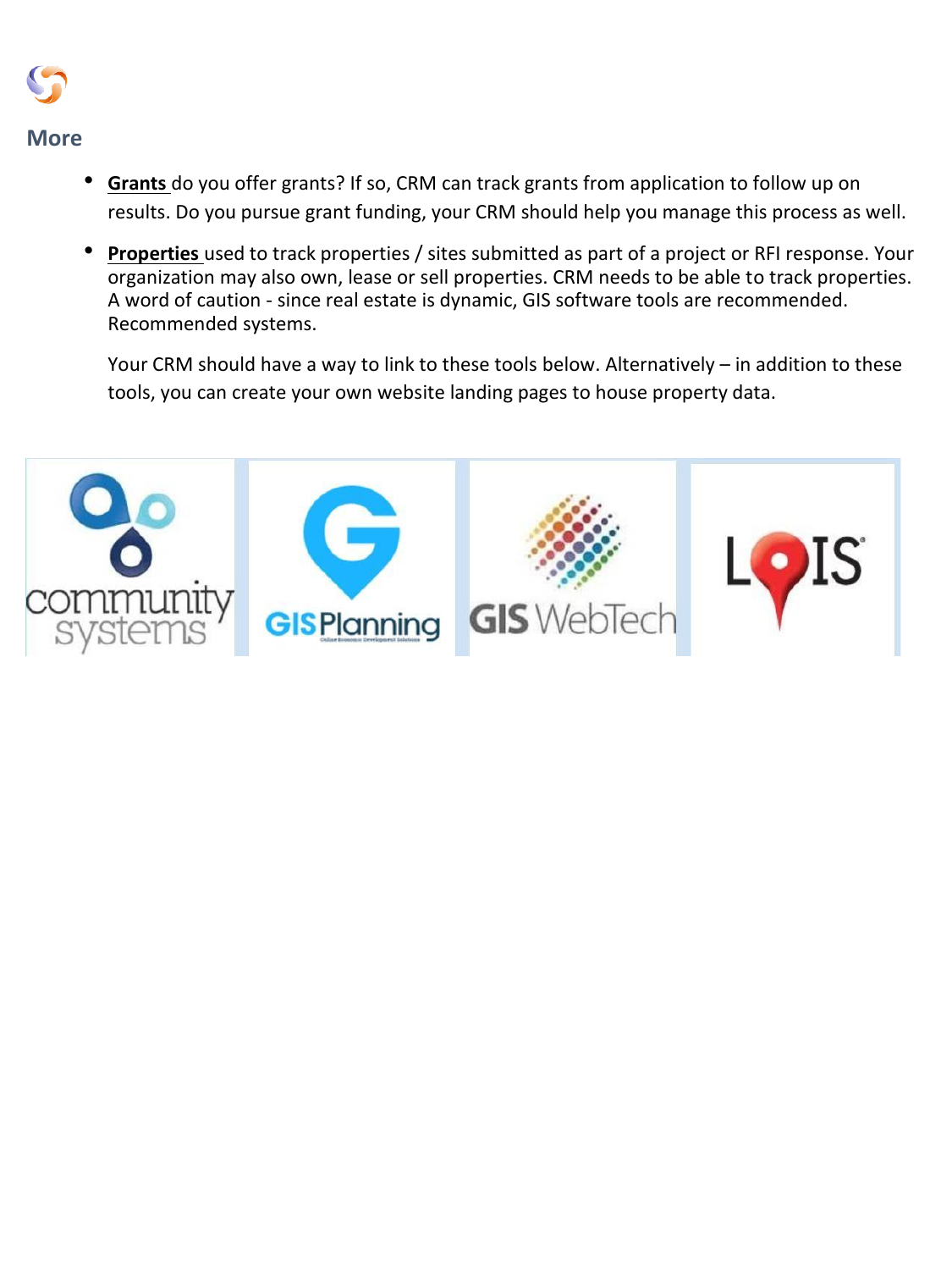

## **Activities feed KPI's**

#### **ACTIVITIES**

- Reporting on activities is an easy way to report on activity level and where staff is spending time.
- More importantly, the entire team can see the activities for any Project, Company, Ticket, Contact, Etc.
- Think about how difficult it is to pick up when a key staff member takes another position. CRM makes it easy to keep the relationship moving forward.



### **Who Should Consider CRM?**

The short answer is that any company who seeks to maintain a relationship with their customers can benefit from using a CRM system.

Economic Developers need to track leads and customers across long sales cycles and you'll use the same system for your Existing Industry Accounts as they integrate into the community.

Another way to understand whether or not a CRM system can help your business is to think about the challenges that CRM systems aim to solve:

- Do you have a need for maintaining a central list of information on your leads and existing industry accounts? Does this information live in many different places today?
- Are your contacts and companies regularly interfacing with multiple people on your team? How does everyone keep track of where the conversation with any one customer left off?

If you answered yes to any one or more of the above questions, chances are your business could benefit from a CRM system.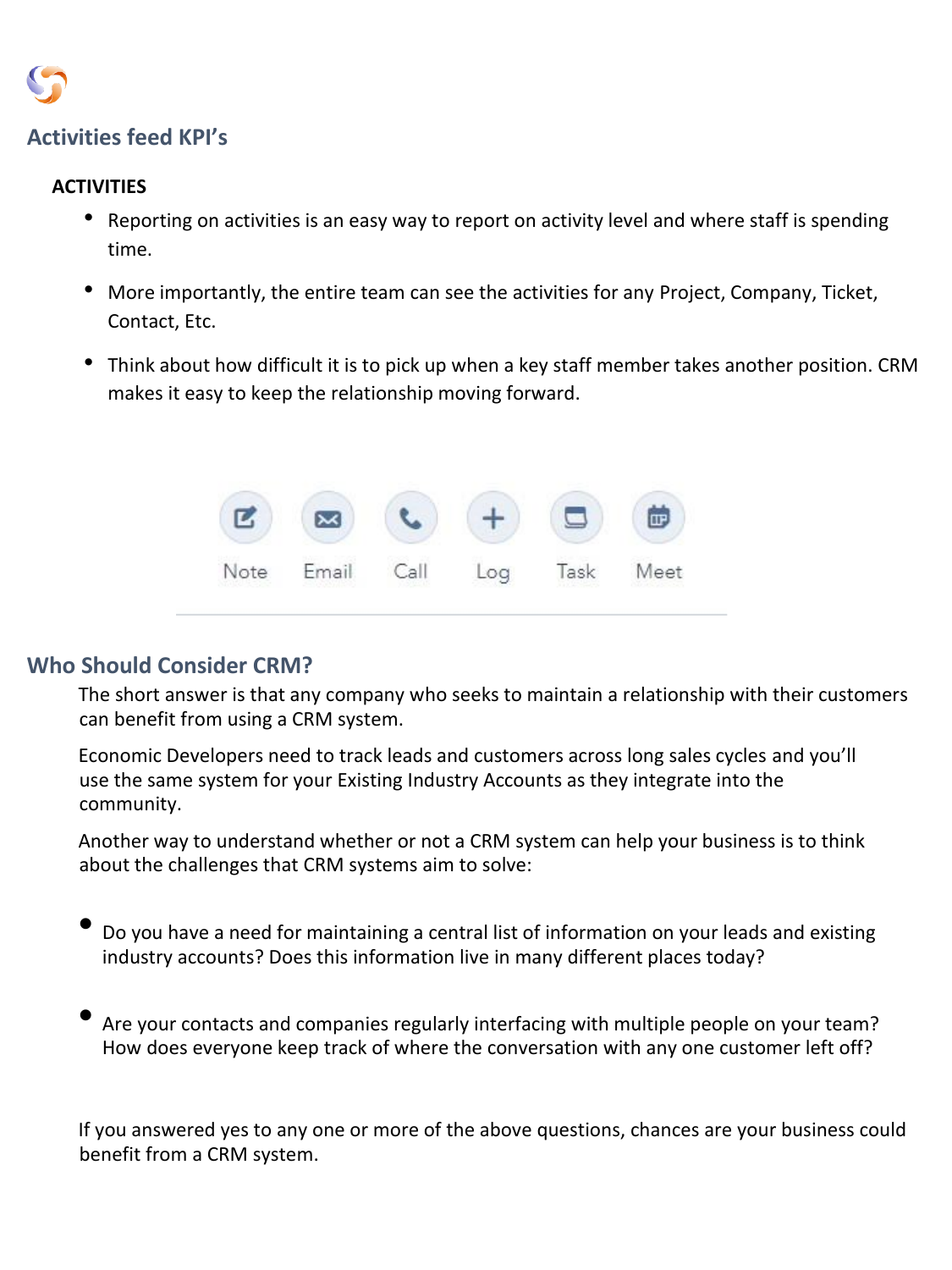## 4 Benefits of a CRM

There are many things a CRM can do that should get marketers, executive and economic developers pretty excited. Here's how a CRM can make you a more effective marketing and sales machine...

#### **Better Lead Intelligence for Both Marketing and Sales**

Wouldn't it be helpful if you knew when a potential customer was looking at your website? Implementing a CRM will allow your sales team to know how many times potential customers have visited your site or if they have ever talked to a member of your sales team.

When you work within a CRM that integrates with their company's marketing software, they're able to access this type of detailed, real-time lead intelligence all from one place.

And this isn't just beneficial to sales; it's beneficial to marketing as well. A CRM will allow your marketing team to see which leads turn into customers. More specifically, you can see what brought them to your website and what pages they looked at before becoming a customer.

When a marketer works in a marketing platform that is integrated with a CRM, the marketing team can figure out which of their efforts are working best.

## **Better Sales and Marketing (Smarketing) Alignment**

Real-time reporting holds both teams accountable to their goals and helps one another work together toward shared outcomes. (It's also worth noting that CRMs are used for customers, too, not just leads; so customer service communications and metrics can be easily documented for account managers to reference as well.)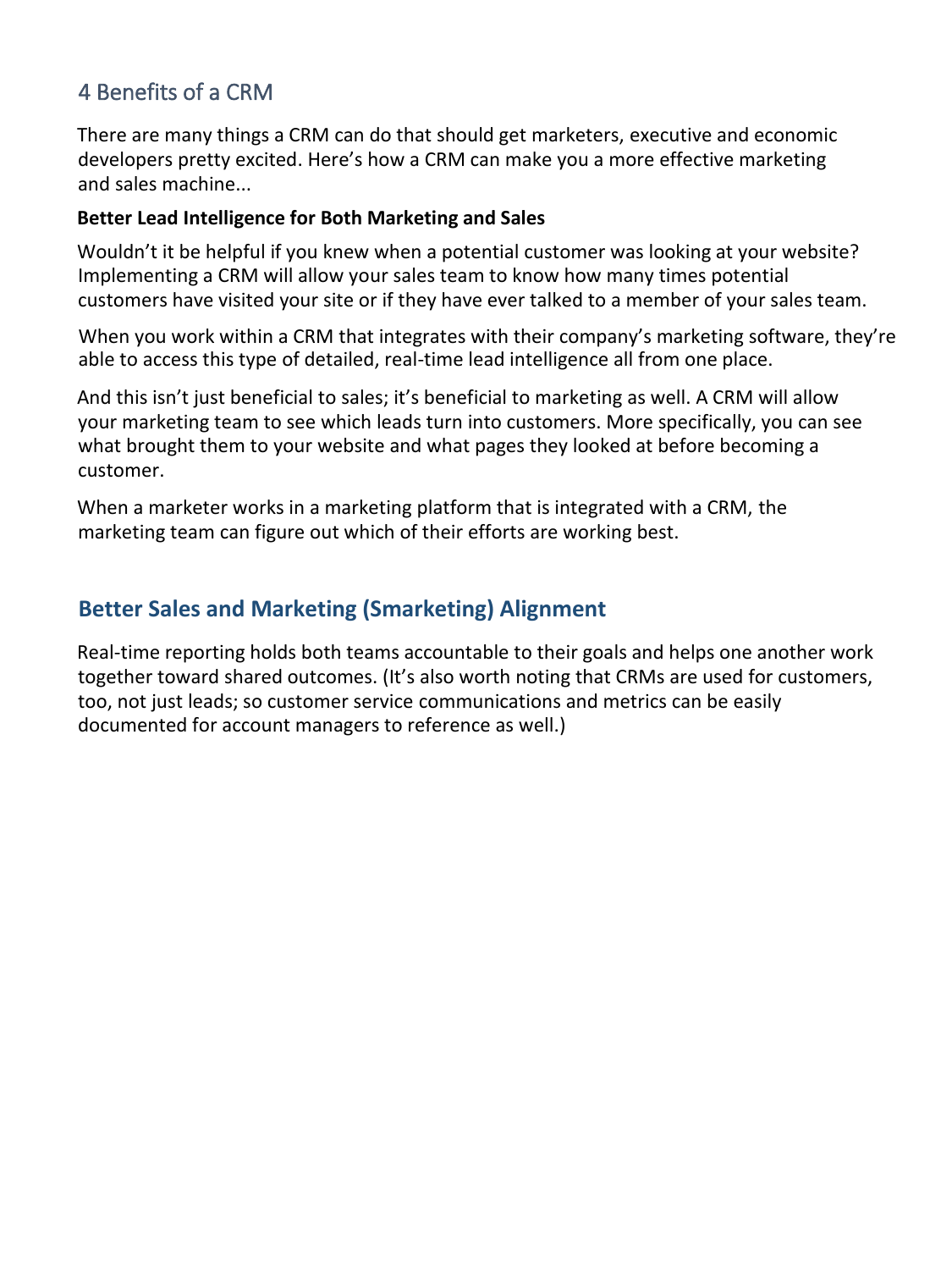

## **Benefits of a CRM**

#### **Help Prioritize Deals in the Pipeline**

CRM not only gives complete visibility into the sales pipeline, but it also helps sales people prioritize who to call first so they don't miss important opportunities. When project managers and marketing set up a CRM, they can identify important criteria and even implement a lead scoring system. Organizational systems like these reduce time spent sifting through leads and enables the team to prioritize the best opportunities.

#### **Closed-Loop Reporting Lets Marketers Improve Campaigns**

When you integrate marketing software with your CRM, marketing can easily analyze the effectiveness of its campaigns using closed-loop reporting. When a deal is won, the company status changes from Prospective Account to Existing Industry.

This allows marketing to do two important things:

First, marketing can automatically remove this lead for their nurturing sequences, and instead send it customer-focused information.

Secondly, marketing is now able to attribute this new customer to a specific campaign and channel. Mapping marketing activities to sales events is critical for marketing to improve future campaigns.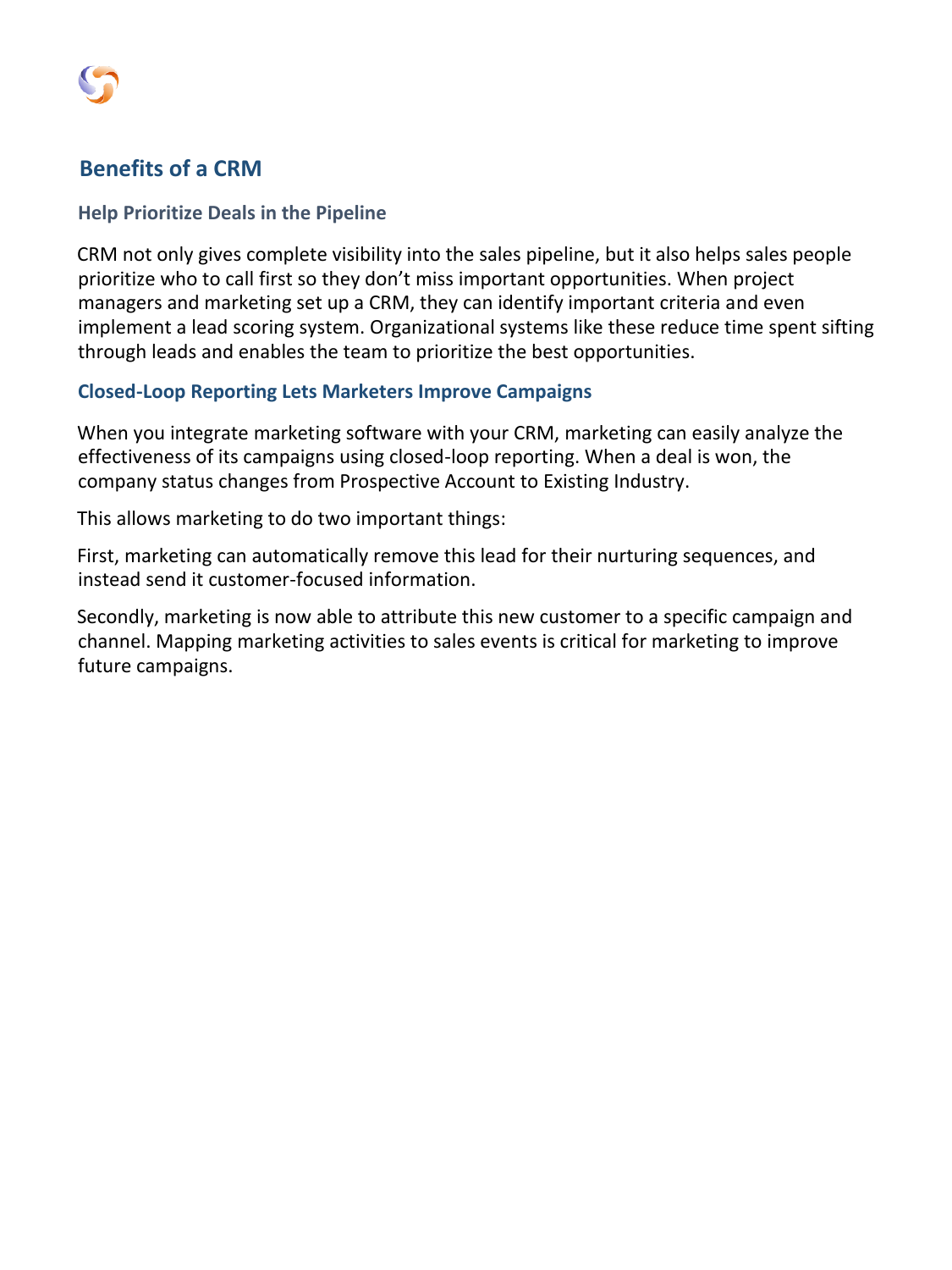

## **8 Must-Have CRM Features**

Before all else, a CRM system should be useful to its end users.

#### 1. Contact Management

You won't find a CRM that doesn't have a contact management capability. If you do, chances are you aren't looking at a CRM. All CRM systems allow you to create contact records and store prospect and customer information in a database. However, the best systems that truly improve efficiency will reduce and streamline contact data entry as much as possible. Judge this feature with ease of use in mind.

#### 2. Deal – Project - Opportunity Stages

Most CRM systems can be customized to operate on a specific sales process. Whether your company has three deal stages or 15, you should be able to program these levels into the software and attach associated values.

You might also benefit from having multiple "pipelines" so that your team can manage each opportunity using unique stages for the opportunity type.

It should also be easy to move a deal along the sales process, from one stage to the next. In HubSpot CRM, advancing a deal is as simple as dragging and dropping:



\*Make sure the system you are using can be customized to your needs with ease. Ideally, you will have the power to customize the system without having programming talent on staff.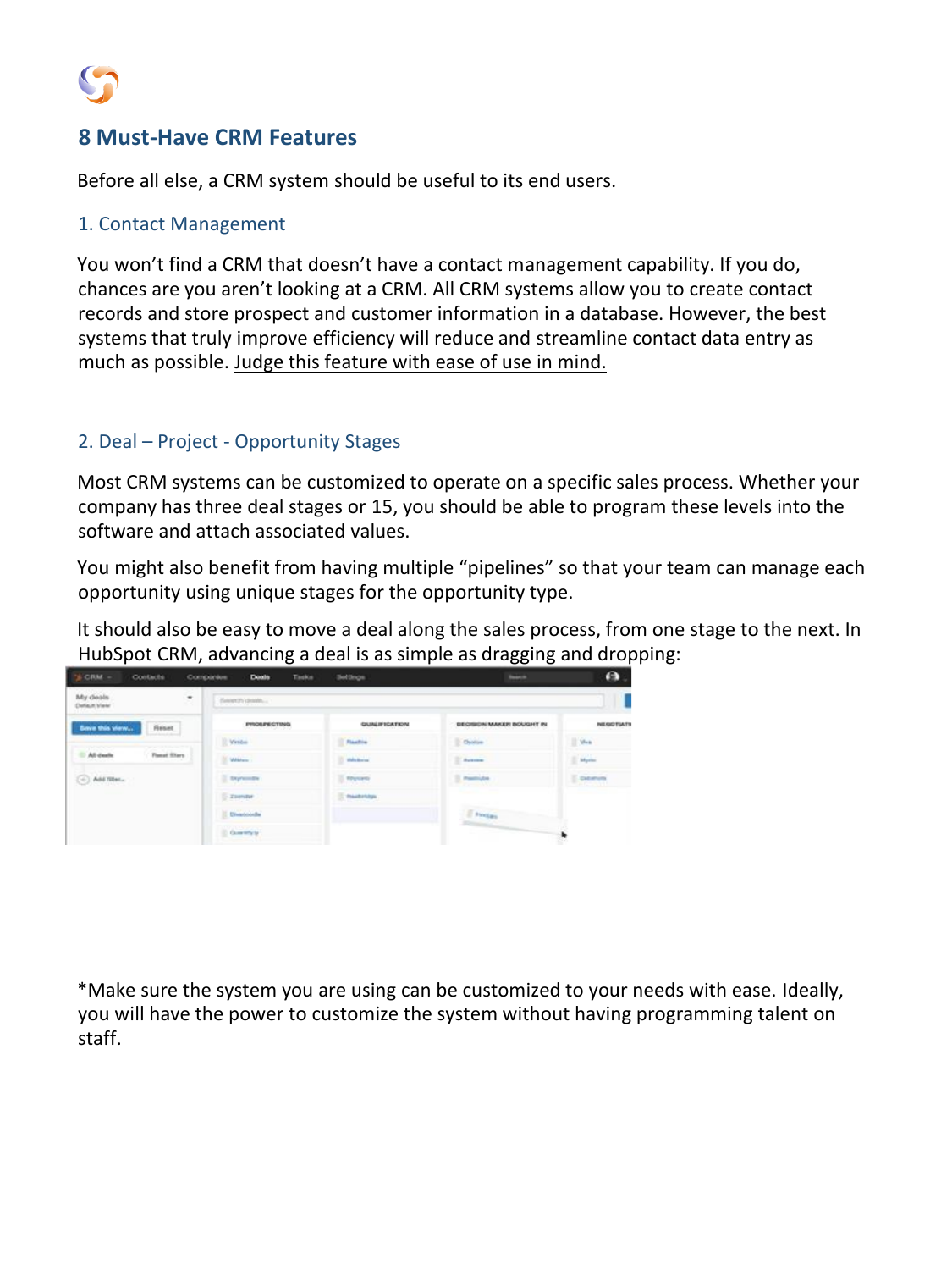

#### 3. Daily Dashboard

Do we need visibility into a number of metrics on a daily basis? Metrics such as their progress to date against quota, how many deals they have in their pipelines at which stages, and what outstanding tasks they need to complete. Similarly, leaders need to be able to view these categories for the aggregated sales team.

#### 4. Task Management

A person who has to toggle back and forth between several different systems to view and complete their daily tasks is not a happy person (though this is common). CRM systems that include task management capabilities streamline your team member's day-to-day workflow and help them keep on top of their follow up.

#### 5. Content Repository

According to Docurated's State of Sales Productivity 2015 study, office workers spend 31% of their time hunting for or creating content. To cut back on wasted time searching for content, look for a CRM system with an embedded content repository. Look for a system that allows salespeople to save their go-to pieces of collateral in one place. And it's not just collateral. Writing email copy can be another time suck for a busy sales person. Look for a system that also allows the user to file away customized email templates, so the sales rep is not reinventing the wheel with every new outreach.

#### 6. Automated Data Capture

One of the primary reasons companies decide to adopt a CRM is to keep better track of customer and prospect touches (emails, calls, etc.). But, beware: Many CRM applications require people to copy and paste their email outreach into the system or even upload call recordings.

These extra steps can be maddening, and it leaves room for human error. Look for a software that does this step automatically. HubSpot CRM automatically logs calls made and emails sent, and posts them in a timeline-like view on a contact's record page: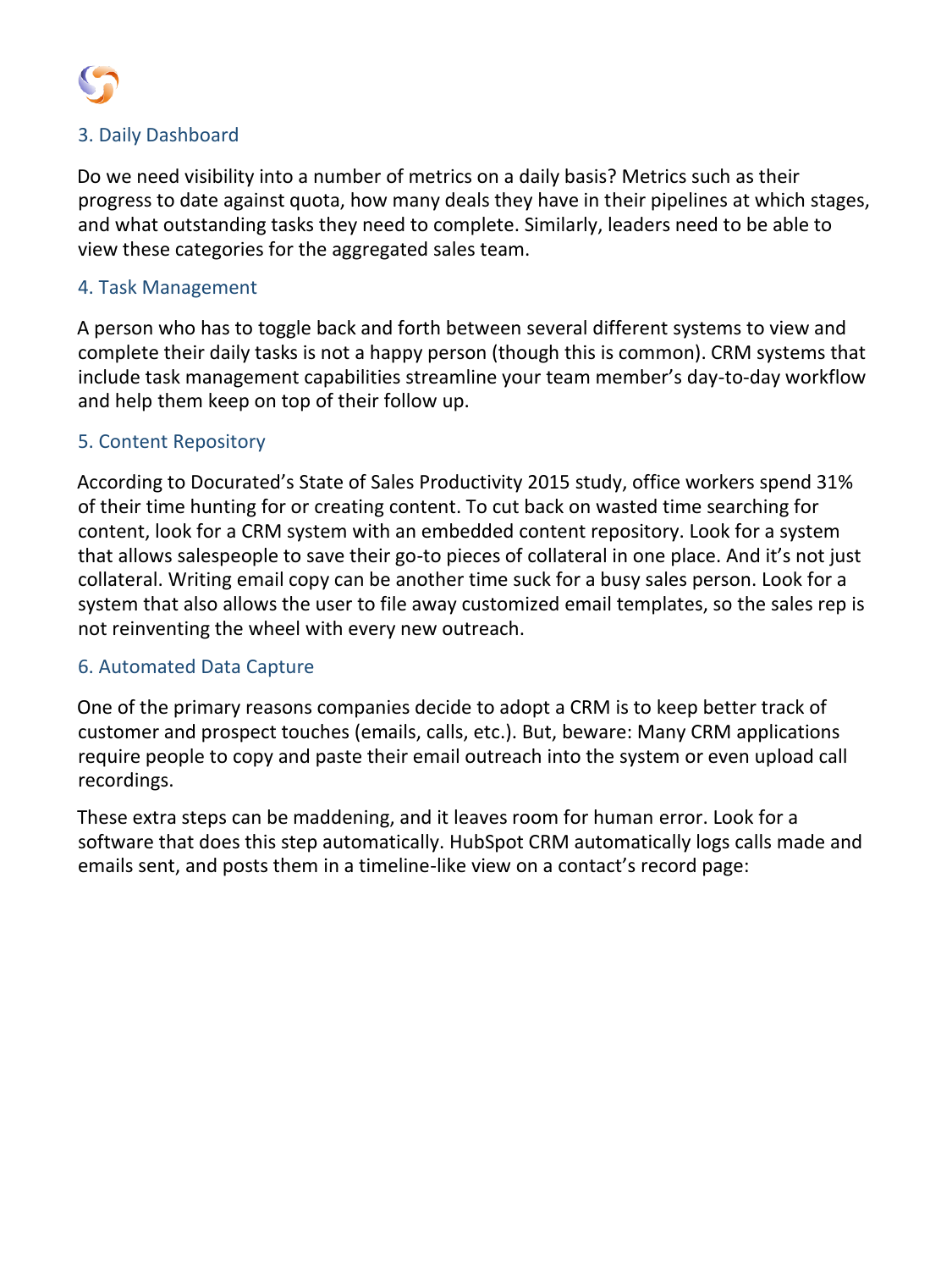

### 7. Reporting

A CRM system is only as good as the insights it provides. Be sure that your CRM provides reporting features that make it easy to export and distribute the trends that the system reveals.

#### 8. Mobile

Many HubSpot users have seen productivity increased by 15% when they had mobile access to CRM applications. Tying reps to a CRM system that can only be accessed via laptop is bound to annoy them, especially if they're in a role that requires travel. The majority of CRM systems today allow people to log on to the application from mobile devices such as tablets and smartphones -- make sure the ones you're considering do as well.

### 9. (We threw in an extra one) Integration with Marketing Automation

And last but not least, integration between your marketing and sales platform is crucial. After all, the underlying concept of "customer relationship management" is to provide a complete lifecycle view into each prospect and client. A gap between marketing automation and CRM can lead to lost information and lost opportunities.

## **Conclusion**

To reap the full benefits of a CRM, you have to choose one with the features that are right for your business today and that can grow with you as your business evolves. Think about your company's growth goals and consider both your short-term and long-term needs when investing in a CRM platform.

Picking the right system, implementing it, and enforcing best practices around its usage will pay dividends as your company continues to grow and scale.